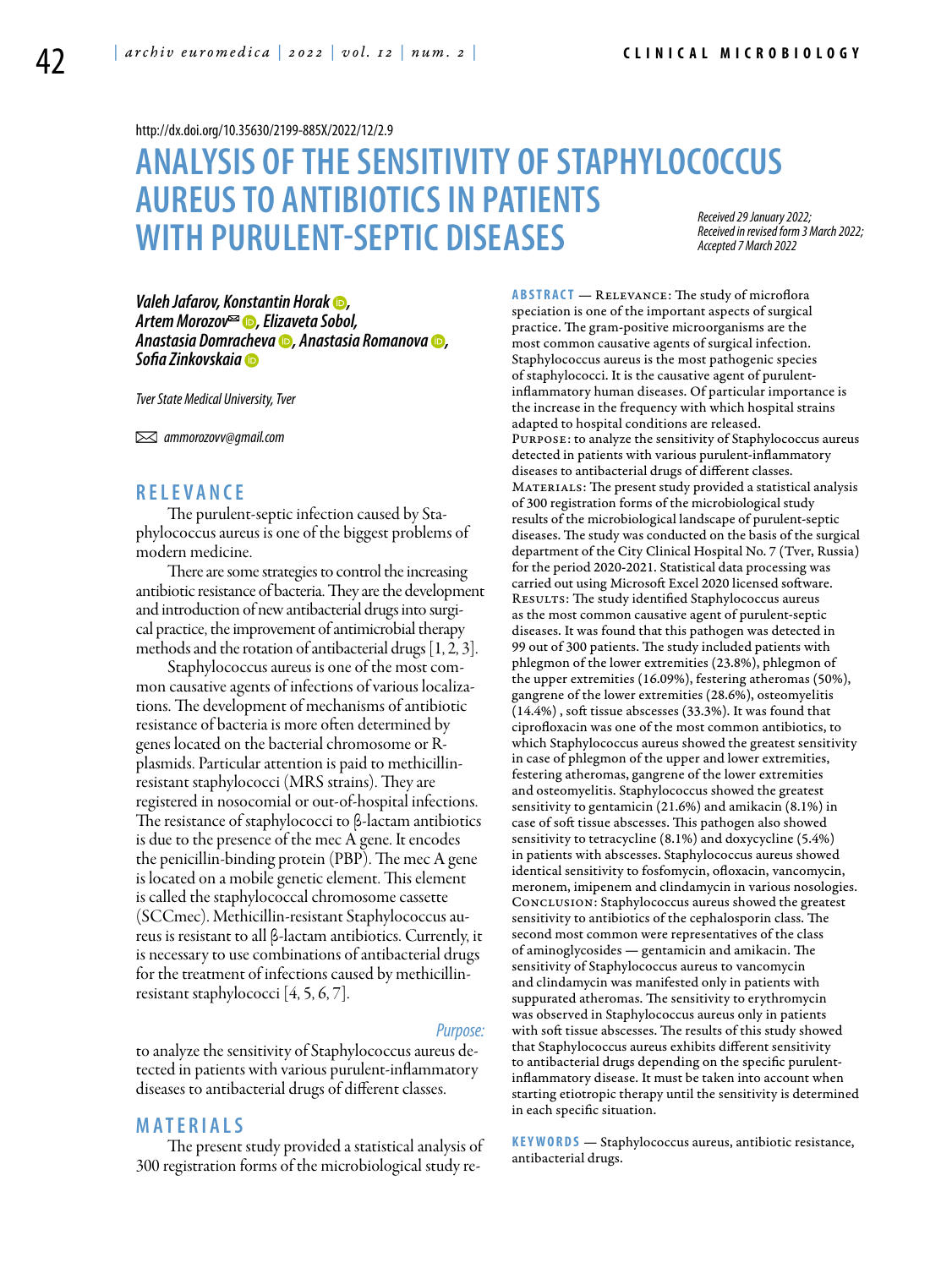sults of the microbiological landscape of purulent-septic diseases. The study was conducted on the basis of the surgical department of the City Clinical Hospital No. 7 of Tver (Russia) for the period 2020–2021. The clinical material was taken with a sterile tampon probe, which was placed in a tube containing Ames' transport environment with coal. The obtained samples were stored at a temperature not lower than  $+5^{\circ}$  C and not higher than +30. They were delivered to the laboratory within half an hour after taking them. The bacteriological study of clinical material was carried out on Endo selective and differential diagnostic media, yolk-salt agar, blood agar. It used the classical bacteriological method in aerobiosis at 37° C. The morphological and biochemical identification was carried out after the isolation of the pure culture. It used the clinical recommendations "Determination of the sensitivity of microorganisms to antimicrobials" (2018) to establish the category of sensitivity of microorganisms, according to the international European system EUCAST. The sensitivity of the isolated strains was determined by the disk diffusion method using OXOID disks. Then it was determined by degree of sensitivity according to the diameter of the lysis area. Statistical data processing was carried out using Microsoft Excel 2020 licensed software.

#### **R e s ult s a n d D iscu s si o n**

In the present study we evaluated the clinical samples of wound discharge from patients with phlegmon of the upper and lower extremities, soft tissue abscesses, wet gangrene of the lower extremities, osteomyelitis and suppurated atheromas. It was found that a Gram-positive pathogen (Staphylococcus aureus) was detected in 99 out of 300 patients (33%).

The investigated pathogenic microorganism shows different sensitivity to antibacterial drugs depending on the nosology.

In the study of Tokaeva B.T. (2014) it was found that Staphylococcus aureus is sensitive to the following antibacterial drugs: glycopeptides, carboxypenicillins, macrolides, aminoglycosides and cephalosporins. In the course of this clinical study, it was found that Staphylococcus aureus is sensitive to antibiotics of the penicillin, tetracycline, aminoglycoside, cephalosporin, oxazolidinone, and sulfonamide classes.

84 cases of the clinical specimens received from patients with phlegmon of the lower extremities were studied. Staphylococcus aureus was isolated in 20 cases (23.8%). This pathogen in vitro showed the highest sensitivity to the group of cephalosporins (30%), in particular to ceftriaxone (20%). The sensitivity to cefepime (5%) was manifested only in the pathogen obtained from patients with this nosology. The sensitivity to aminoglycosides was manifested in 25% of cases (Table 1).

Staphylococcus aureus was isolated in 14 cases out of 87 patients with phlegmon of the upper extremities (16.09%). This pathogen was found to be sensitive to cephalosporins in 35.7%. The sensitivity to antibiotics of the aminoglycoside class was 21.4%. The representatives of this drugs group were amikacin (7.1%) and gentamicin (14.3%). Staphylococcus aureus also showed sensitivity to tetracycline (14.3%) (Table 1).

Based on the research of Naumkina E.V. (2018) it can be noted that strains of Staphylococcus aureus are sensitive to fluoroquinolone antibiotics at 39%. They were isolated from patients in the department of purulent surgery. In the present study, the pathogen showed sensitivity to a representative of the fluoroquinolone class (ofloxacin) only in 14.7% of cases.

Staphylococcus aureus was isolated in 24 cases out of 48 patients with suppurated atheromas (50%). The greatest sensitivity of this pathogen was manifested to antibiotics of the cephalosporin class (33.3%). Only Staphylococcus aureus, isolated from patients with suppurated atheromas, showed a sensitivity of 4.3% to vancomycin and meropenem (Table 1).

According to the study of Lipatov K.V. (2019), the isolated strains of Staphylococcus aureus in patients with purulent-septic diseases are characterised by high sensitivity to vancomycin and linezolid. However, the present study showed the least sensitivity to these antibiotics. The sensitivity to linezolid was manifested only by Staphylococcus aureus, isolated from patients with phlegmon of the upper extremities, soft tissue abscesses. The sensitivity to vancomycin was observed only in patients with suppurated atheromas.

Staphylococcus aureus was isolated in 8 cases out of 28 patients with gangrene of the lower extremities (28.6%). This pathogen showed the highest sensitivity to antibiotics of the cephalosporin class (44.5%). The lowest sensitivity (11.1%) was found to imipenem, tetracycline and norfloxacin (Table 1).

Staphylococcus aureus was detected in 27 cases out of 37 patients with soft tissue abscesses (72.9%). This pathogen showed little sensitivity to antibiotics of the aminoglycoside class: to gentamicin (21.6%) and to amikacin (8.1%). Staphylococcus aureus showed sensitivity to amoxicillin in 19% of cases. The sensitivity of Staphylococcus aureus to the tetracycline class was manifested in 13.5% of cases. Staphylococcus aureus was sensitive to doxycycline in 5.4% (Table 1).

Staphylococcus aureus was isolated in 6 cases out of 16 patients with osteomyelitis (37.5%). This pathogen showed the greatest sensitivity to antibiotics of the cephalosporin class (41%). Staphylococcus aureus